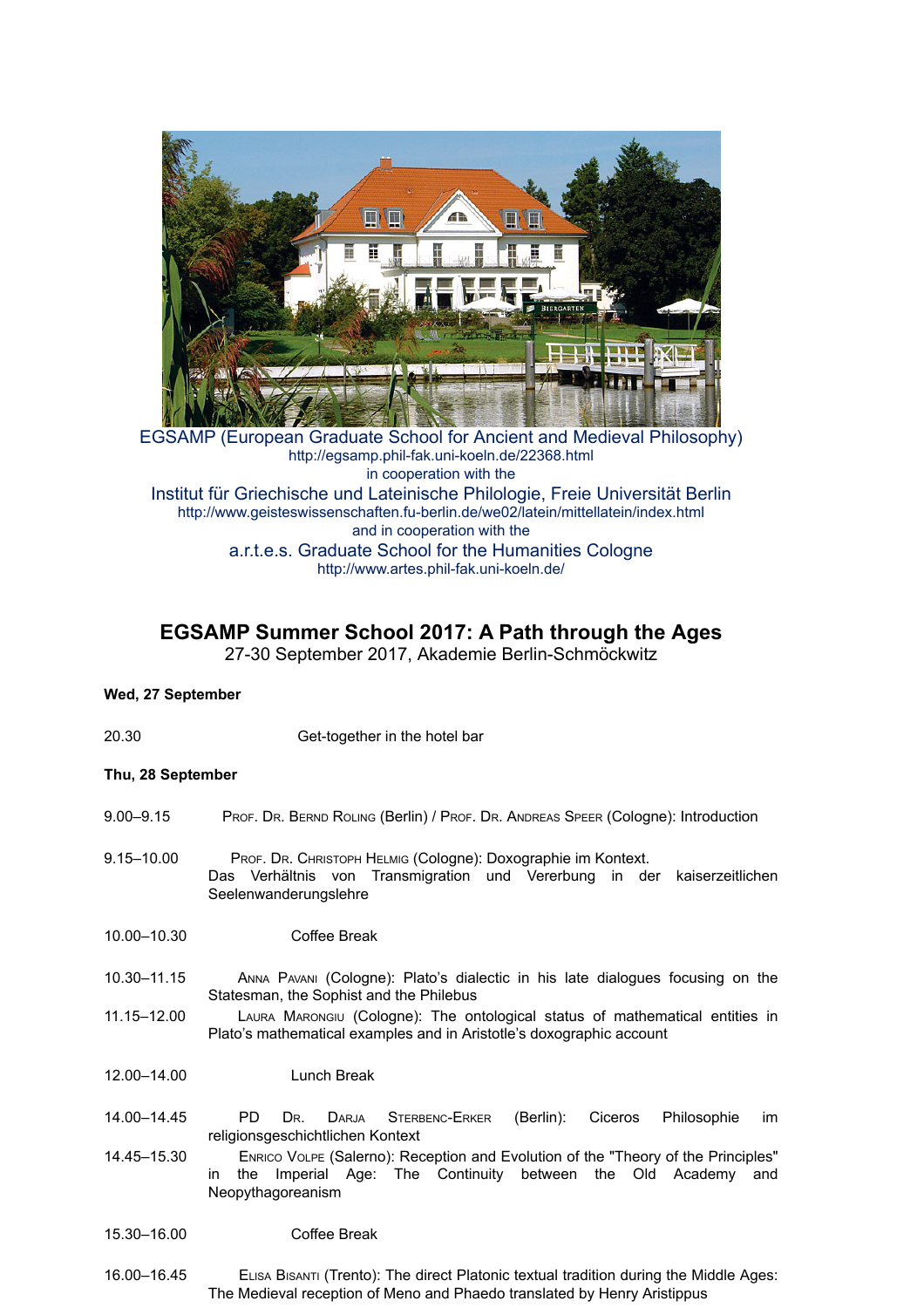- 16.00–16.45 ELISA BISANTI (Trento): The direct Platonic textual tradition during the Middle Ages: The Medieval reception of Meno and Phaedo translated by Henry Aristippus
- 16.45–17.30 ANDREA COLLI (Cologne): Ut posuerunt aliqui antiqui. Die Diskussion der Vorgänger in der Behandlung des Leib-Seele-Problems bei Wilhelm Petrus von Godino (†1336) und Petrus de Palude (†1342)
- 17.30–18.00 Break
- 18.00–18.45 PROF. DR. SMILEN MARKOV (Veliko Turnovo): Byzantine Philosophy and the Near East during the 9th century

#### **Fri, 29 September**

| $9.00 - 9.45$              | FEDERICA VENTOLA (Cologne): Durandus of Saint-Pourçain: a philosopher and<br>theologian between tradition and innovation                                                                                   |
|----------------------------|------------------------------------------------------------------------------------------------------------------------------------------------------------------------------------------------------------|
| 9.45-10.30                 | MARÍA JOSÉ JARAMILLO GOMEZ (Cologne): Scotus: Natur und Erkenntnis                                                                                                                                         |
| 10.30-11.00                | Coffee Break                                                                                                                                                                                               |
| 11.00-11.45                | PHILIP CHOI (Boulder): Perceptual Indistinguishability, Skepticism, and (the History<br>of) Disjunctivism: Scotus and Ockham                                                                               |
| 11.45-12.30                | RAMUNE MARKEVICIUTE (Berlin): Das Lehrgedicht zwischen Wissenschaft und<br>Gesellschaft. Eine hybride Gattung im 17 Jh.                                                                                    |
| 12.30-14.00                | Lunch Break                                                                                                                                                                                                |
| 14.00-14.45                | ARINA SIMONIAN (MOSCOW): Das Konzept der Seele im "Mystischen Traktat über die<br>Messe und Ihre Wirkungen in der minnenden Seele"                                                                         |
| 14.45-15.30                | DR. ATHANASIA THEODOROPOULOU (Athens): Bessarion on the Vehicle of the Soul                                                                                                                                |
| 15.30-16.00                | Coffee Break                                                                                                                                                                                               |
| 16.00-16.45<br>16.45-17.30 | Окініто Uтамива (Nijmegen): Platonism and Scholasticism in fifteenth-century Italy<br>ZORNITSA RADEVA (Freiburg i. Br.): An Odyssey of Aristotelianism: Jacob Thomasius<br>and the History of Double Truth |
| 17.30-18.00                | <b>Break</b>                                                                                                                                                                                               |
| 18.00-18.45                | SLAVA YANAKIEVA (Sofia): Discerning Pre-Modern Genre Forms in Cinematography<br>(Medieval Literary and Visual Themes in European Cinematography. Modes of<br>appearance)                                   |
| Sat, 30 September          |                                                                                                                                                                                                            |
| $9.00 - 9.45$              | LARS REUKE (Cologne): Fortunio Liceti über Alexander von Aphrodisias                                                                                                                                       |

- 9.45–10.30 SUSANNE SPIES (Berlin): The Devil in the Detail: The Debate between Fortunio Liceti and Matteo Ferchio on the Meaning of Myth, the Dead Sea and the Salvation of Aristotle
- 10.30–11.00 Coffee Break
- 11.00–11.45 MARK BOESPFLUG (Boulder): The Rejection of the Medieval Conception of Voluntary Belief
- 11.45–12.15 Closing Remarks
- 12.15–14.00 Lunch

*Location*: Akademie Berlin-Schmöckwitz, Wernsdorfer Str. 43, 12527 Berlin, Tel.: +49 30 67503-0 You can check in any time on Wednesday, September 27. All meals are covered and will be served at the hotel. In case you arrive later than 8 p.m. on September 27, the hotel offers to prepare a cold buffet so that you can still have a small dinner. Please contact us if you wish to make use of this